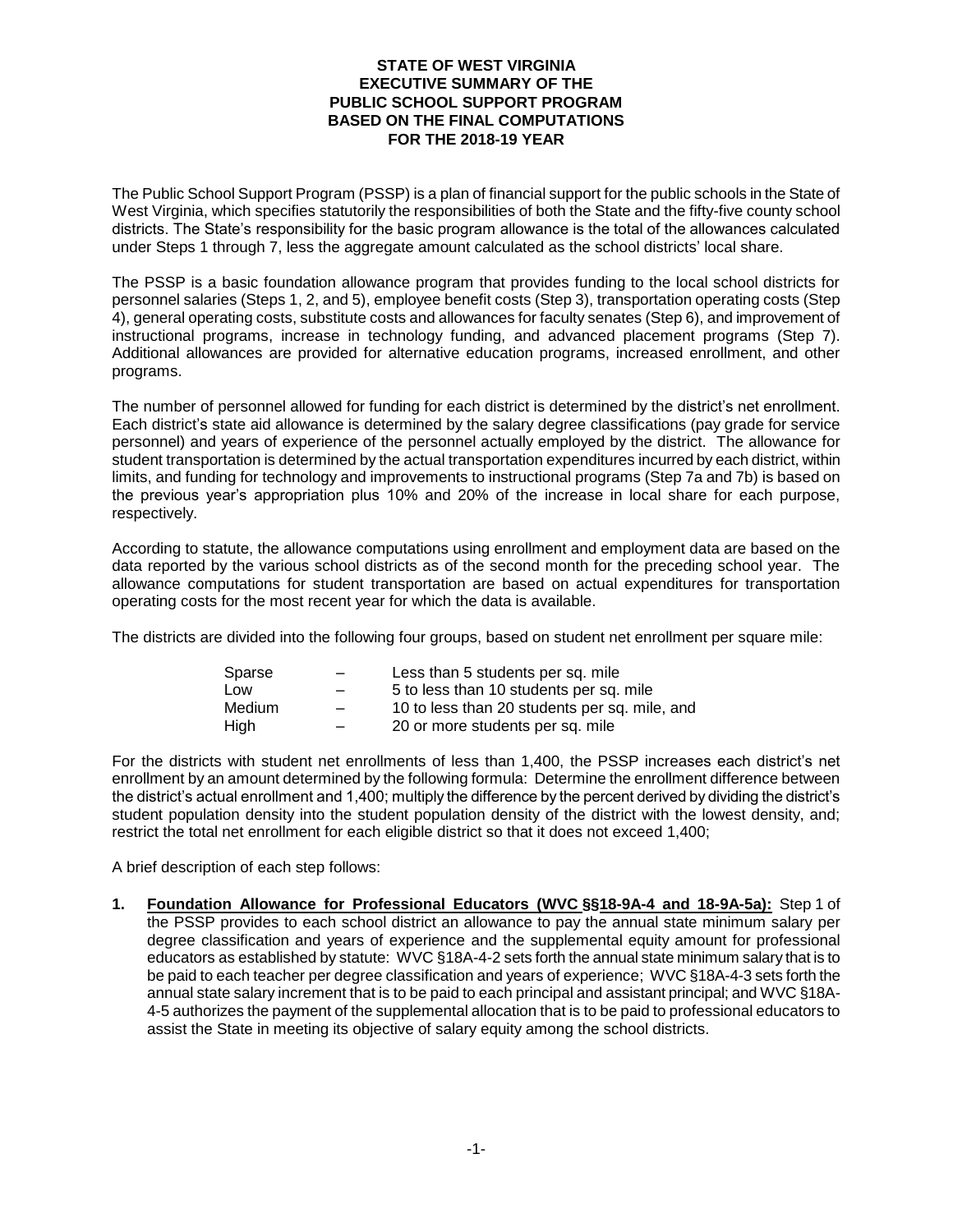The funding ratios per each 1,000 students in net enrollment for professional educators, based on the district's student population density, are reflected in the following chart. In addition, each school district must maintain a minimum number of professional instructional (PI) personnel or suffer a pro rata reduction in the professional educator allowance. A provision, however, exempts the districts that have an increase in net enrollment from the penalty. In accordance with the passage of HB 2561 during the 2017 legislative session, effective with the 2018-19 school year, the PI requirement is based on a percentage of the lesser of the number of professional educators actually employed or the number funded. Prior to 2018-19, the PI requirement was based on a specific ratio per 1,000 students in net enrollment. The funding ratios for each category are also reflected in the following chart:

| Category | PE    | PI%    |
|----------|-------|--------|
|          |       |        |
| Sparse   | 72.75 | 91.07% |
| Low      | 72.60 | 91.18% |
| Medium   | 72.45 | 91.24% |
| High     | 72.30 | 91.29% |

Prior to the 2018-19 year, each district was required to employ the number of personnel authorized by the funding ratios, or the funding was reduced to the number of personnel actually employed. However, due to the passage of HB 2561, beginning with the calculations for the 2018-19 school year, the number funded is no longer limited to the number of personnel actually employed.

Pursuant to WVC §18-9A-4, school districts cannot increase the number of administrative personnel employed above the number which were employed, or for which positions were posted, on June 30, 1990.

**2. Foundation Allowance for Service Personnel (WVC §§18-9A-5 and 18-9A-5a):** Step 2 of the PSSP provides to each school district an allowance to pay the monthly state minimum salary per pay grade and years of experience and the supplemental equity amount for service personnel as established by statute: WVC §18A-4-8a sets forth the monthly state minimum salary that is to be paid to each service employee and WVC §18A-4-5 authorizes the payment of the supplemental allocation that is to be paid to service personnel to assist the State in meeting its objective of salary equity among the school districts**.** 

The funding ratios per each 1,000 students in net enrollment for service personnel, based on the district's student population density, are reflected in the following chart:

| Category |       |
|----------|-------|
|          |       |
| Sparse   | 45.68 |
| Low      | 45.10 |
| Medium   | 44.53 |
| High     | 43.97 |

Prior to the 2018-19 year, each district was required to employ the number of personnel authorized by the funding ratios, or the funding was reduced to the number of personnel actually employed. However, due to the passage of HB 2561, beginning with the calculations for the 2018-19 school year, the number funded is no longer limited to the number of personnel actually employed.

**3a. Foundation Allowance for Fixed Charges (WVC §18A-9A-6):** Step 3 of the PSSP provides to each school district an allowance to cover the employer's share of contributions for social security, unemployment compensation and workers' compensation. The allowance for each school district is determined by multiplying the district's total allowance for salaries under Steps 1, 2 and 5 by the following rates: for social security the current rate of 7.65%; for unemployment compensation the rate of .04%; and for workers' compensation the rate which is derived by dividing the total estimated aggregate contribution for workers' compensation by all school districts by the sum of the foundation allowance for professional and service personnel.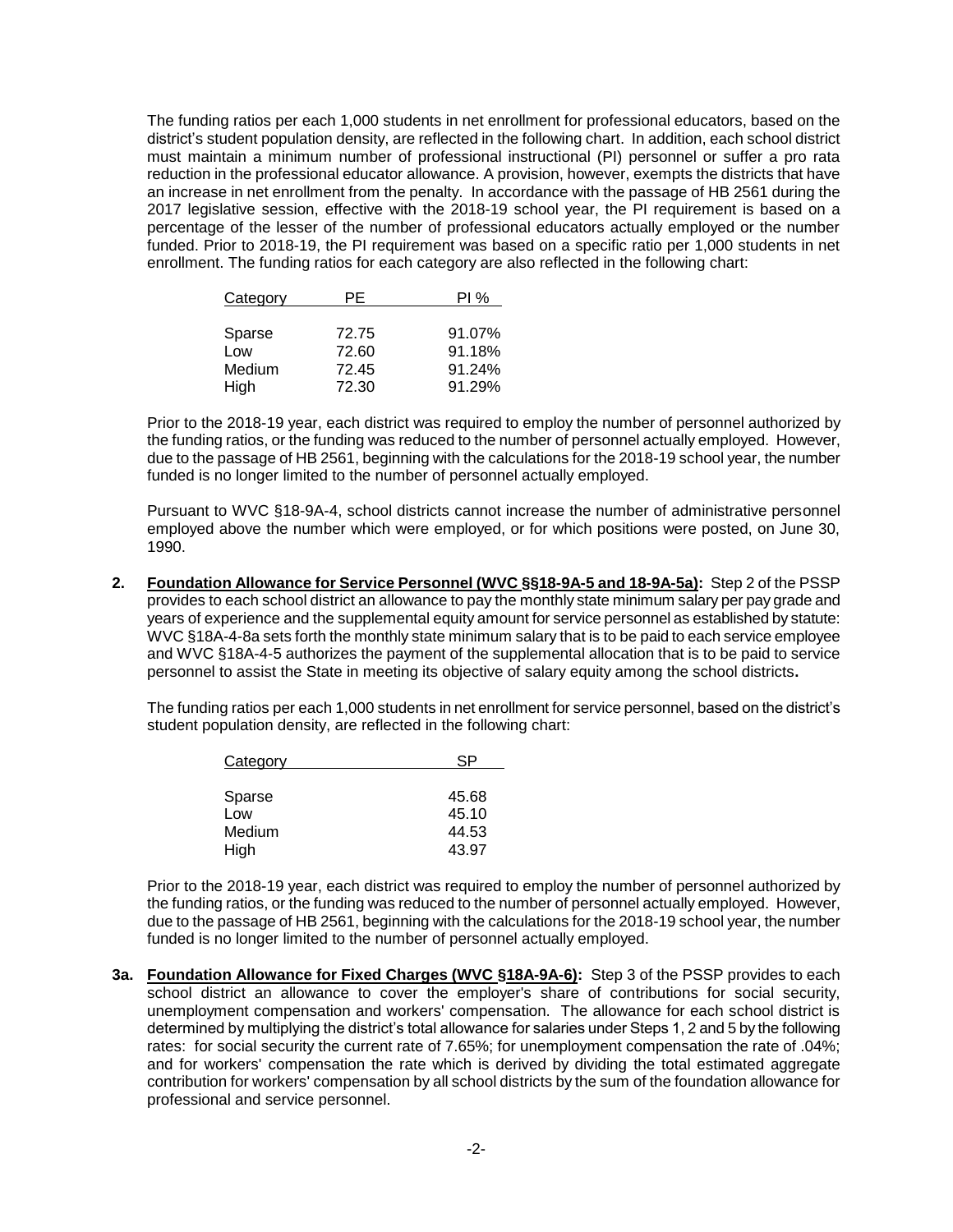The estimated contribution rate for workers' compensation is determined each year by multiplying each school district's allowance for professional and service personnel by the district's effective contribution rate for all workers' compensation employee categories for the most recent year for which the information is available. The allowance rate for workers' compensation for the 2018-19 year was determined to be 0.85%; therefore, the total allowance rate for social security, unemployment compensation, and workers' compensation for the year has been determined to be 8.54%.

- **3b. Foundation Allowance for Retirement (WVC §§18-9A-6a and 18-9A-6b):** Step 3 also provides an allowance to the teachers' retirement system. The amount of the allowance is the total of the following: (1) The average retirement contribution rate of each county board multiplied by the sum of the basic foundation allowance for salaries; all salary equity appropriations; and such amounts as are paid by the school districts as salary supplements, to the extent that such county supplements are equal to the amount distributed for salary equity among the school districts; and (2) the additional amount estimated to be required to eliminate the unfunded liability by June 30, 2034, such amount to be based on an annual actuarial report to be provided to the Legislature. HB2561 updated the language contained in the statute to match the department's actual practice based on the intent of the statutes.
- **4. Foundation Allowance for Transportation Costs (WVC §18-9A-7):** Step 4 of the Public School Support Program (PSSP) provides to each school district the sum of the following computations as an allowance for student transportation operating expenses:
	- (a) An allowance for the operations, maintenance and contracted services of student transportation services, exclusive of salaries, based on the following percentages of actual expenditures for such costs, with the county school districts categorized into the four groups indicated below, based on the number of net enrollment students per square mileage of the county:

| Sparse (Less than 5 net students/sq. mile)        | 95.0% of actual expenditures |
|---------------------------------------------------|------------------------------|
| Low (5 to less than 10 net students/sq. mile)     | 92.5% of actual expenditures |
| Medium (10 to less than 20 net students/sq. mile) | 90.0% of actual expenditures |
| High (More than 20 net students/sq. mile)         | 87.5% of actual expenditures |

- (b) An additional allowance of 10% of actual expenditures for that portion of the bus fleet that is using propane or compressed natural gas (CNG) as an alternative fuel;
- (c) An additional allowance of 10% of actual expenditures for operations, maintenance, and contracted services, exclusive of salaries, for that portion of the bus fleet used to transport students to and from multi-county vocational centers;
- (d) 100% of the insurance premium costs on buses, buildings and equipment used in transportation;
- (e) 8.33% of the current replacement value of each school district's school bus fleet plus the remaining replacement value of buses purchased after July 1, 1999 that attain 180,000 miles. In addition, districts that experience an increase in net enrollment may apply for funding for additional buses, with the allowance for additional buses excluded from the allowance limit discussed below; and
- (f) Aid paid to students in lieu of transportation, based on the state average amount paid per pupil.

Each district's allowance is limited to 1/3 above the computed state average allowance per mile multiplied by the total mileage for the district, exclusive of the allowance for the purchase of additional buses. In addition, each district is required to reserve one-half of one percent of its total transportation allowance for expenditure for trips related to academic classroom curriculum.

According to WVC §18-9A-7, the funding for the replacement of buses and the purchase of additional buses is to be used for the sole purpose of purchasing school buses. This includes the purchase of new bus chassis and bodies from bus manufacturers, as listed on the State bus bid list, the purchase of used buses from other school districts, and the purchase of optional equipment that either enhances the utility of the bus or increases safety for students, such as automatic lifts, wheel chair tie-downs, seat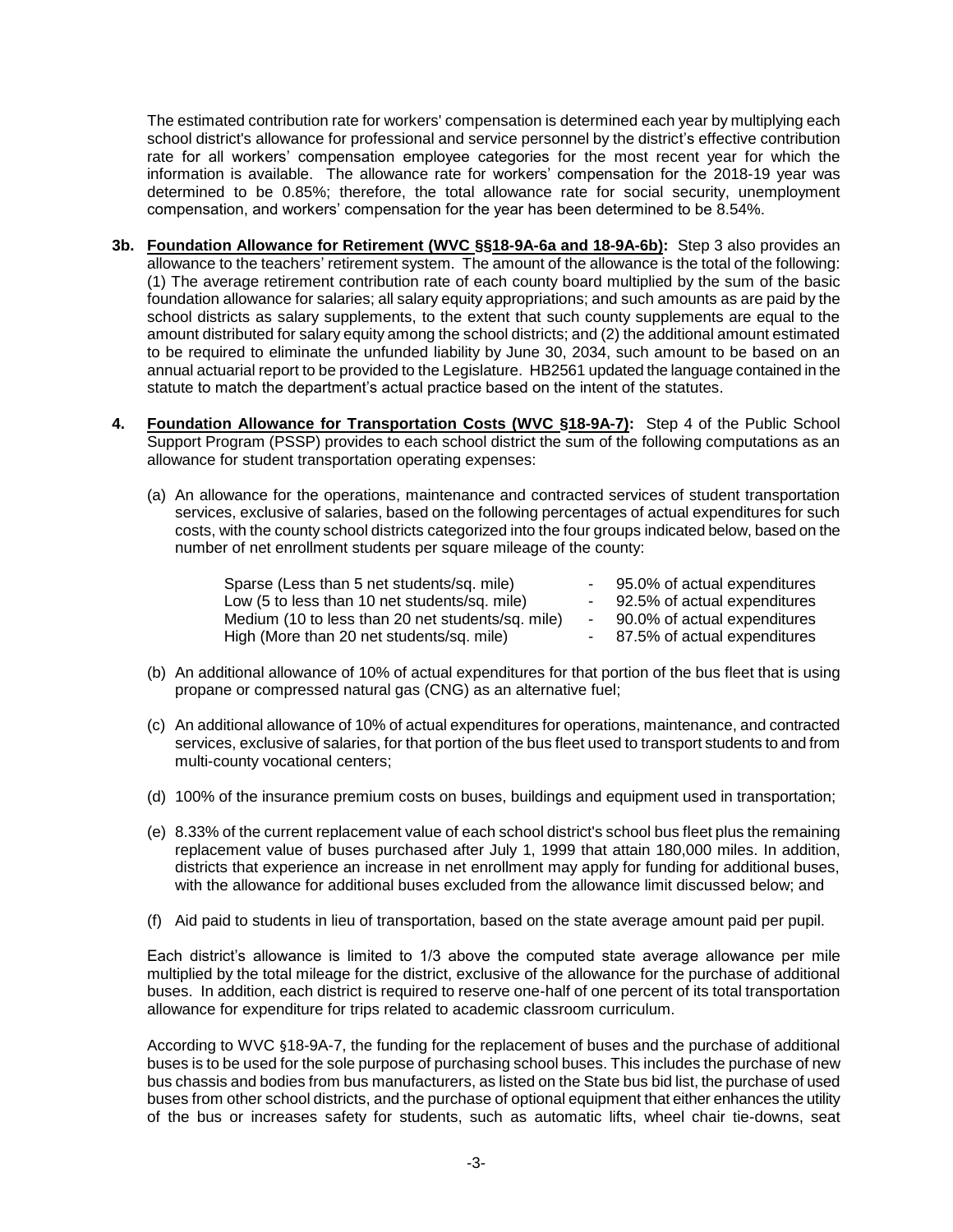reconfigurations, seat belts, automatic chain dispensers, strobe lights, Global Positioning System (GPS) equipment, radios, video cameras, etc.

In addition, this optional equipment can be purchased either at the time the buses are originally purchased, or as an after-market purchase from another vendor and installed separately after the buses are purchased and received. If the optional equipment is purchased as an after-market purchase, however, only the original purchase of the equipment may be purchased with bus replacement funds; bus replacement funds are not to be used for the replacement of existing equipment.

However, HB 2561 contained a flexibility provision for the spending of bus replacement funding. The legislation now allows each county to utilize up to \$200,000 of bus replacement funding for school facility and equipment repair, maintenance and improvement or replacement, or other current expense priorities if a request by the county superintendent listing the amount, intended use of the funds and the serviceability of the bus fleet is approved by the state superintendent. Before approving the request, the state superintendent must verify the serviceability of the bus fleet based upon the state school bus inspection defect rate of the county over the two prior years.

**5a. Foundation Allowance for Professional Student Support Services (WVC §18-9A-8):** Step 5 of the PSSP identifies school counselors and school nurses as professional student support personnel. There are no funding ratios for professional student support personnel (SSP) – school counselors and school nurses. Instead, the allowance for professional student support personnel is the same amount as for the 2012-13 year, which was restated for the 2016-17 year and all future years. The number of personnel funded by that fixed allowance amount is computed by dividing the district's allowance by the district's average state-funded professional student support personnel salary.

SB 267, which passed during the 2018 legislative session and was signed by the Governor, added a provision to WVC §18-9A-8 which increases the Step 5 allowance by the amount of funding necessary to cover any increases in the state minimum teacher salary schedule. As a result of this legislation, the Step 5 allowance for 2018-19 was increased to cover the cost of the salary increases provided by HB 4145.

- **5b. Foundation Allowance for RESAs (WVC §18-9A-8a):** Due to the passage of HB 2711 during the 2017 legislative session, the allowance previously provided under Step 5 for the regional education service agencies (RESAs) was eliminated, effective for the 2017-18 year and thereafter.
- **6. Foundation Allowance for Other Current Expenses, Substitute Salary Costs and Faculty Senates (WVC §18-9A-9):** Step 6 of the PSSP provides an allowance to each school district for other current expenses, substitute salary costs and faculty senates, which is the sum of the following:
	- (a) Previously, 10% of the total allowance for the salary allowances under steps 1, 2 and 5 for current expense. Distribution was made to each district proportionally based on the average of each district's average daily attendance for the preceding year and the district's second month net enrollment.

The Step 6a calculation was modified with the passage of HB 2561, effective for the 2018-19 year and thereafter. The new methodology is based on the average square footage per student and the average operations and maintenance expenditures per square foot. The specific Step 6a calculation is as follows: 1) Actual operations and maintenance expenditures reported by each county are divided by the total reported square footage of school buildings in each county to determine a state average expenditure per square foot for operations and maintenance. 2) The total reported square footage for school buildings in each county is divided by the total net enrollment for each county to calculate a state average square footage per student. 3) Each county's net enrollment is multiplied by the state average expenditure per square foot and the state average square footage per student. 4) Each county's total is then multiplied by 70.25% to determine the Step 6a allowance.

(b) For substitute salary costs of professional educators or current expense, 2.5% of the computed allowance for salary allowances under steps 1 and 5; distribution is made to each district proportionally based on the number of professional educators respectively authorized;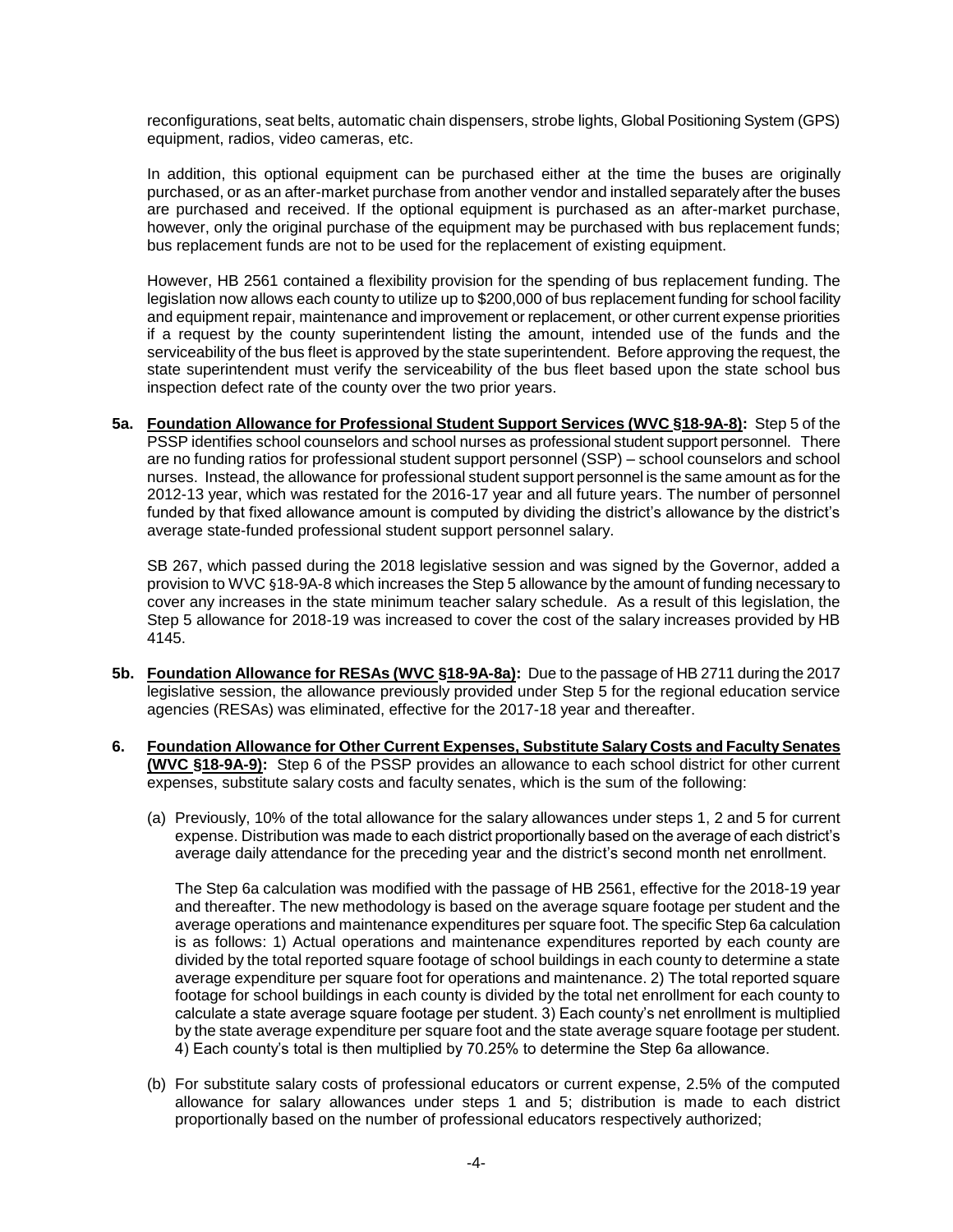- (c) For substitute salary costs of service personnel or current expense, 2.5% of the computed allowance for salaries for service personnel under Step 2; distribution is made to each district proportionally based on the number of service personnel respectively authorized;
- (d) For expenditure by faculty senates for academic materials, supplies and equipment used in instructional programs, \$200 multiplied by the number of professional instructional and student support personnel employed. School districts are required to forward the allowance to each school during the month of September of each year.

### **7a. Foundation Allowance for the Improvement of Instructional Programs (WVC §18-9A-10):** Step 7a of the PSSP provides an allowance to each school district for the improvement of instructional programs. The amount appropriated each year is the amount appropriated for the preceding year plus 10% of the growth in local share. Step 7a funds are to be used to improve instructional programs in accordance to a plan developed by each county board and submitted to the State Board for approval.

Distribution of the amount appropriated is made to the various school districts on the following basis: \$150,000 to each school district with the remaining funds allocated proportionally on the basis of the average of each district's average daily attendance for the preceding year and the district's second month enrollment. Previously, up to 25% of each district's allowance was allowed to be used for the employment of professional and service personnel after all applicable provisions of WVC §§18-9A-4 and 18-9A-5 have been fully utilized. However, HB 2561 increased the percentage of funding available for the employment of personnel from 25% to 50% beginning with the 2017-18 year and thereafter.

HB 2561 also added flexibility that allows 25% of the funds to be utilized for alternate purposes. The use of the funds for alternate purposes must be included and justified in the county's Step 7a plan submitted to the State Board for approval.

**7b. Foundation Allowance for the Improvement of Instructional Technology (WVC §18-9A-10):** Step 7b provides an allowance for the improvement of instructional technology. The amount appropriated each year is the amount appropriated for the preceding year plus 20% of the growth in local share. Step 7b funds are to be used to improve instructional technology in accordance with the county and schools' strategic plans. These funds are in addition to the funds specifically appropriated for Tools to Schools by the Legislature.

Distribution of the amount appropriated is made to the various school districts on the following basis: \$30,000 to each school district with the remaining funds allocated proportionally on the basis of the average of each district's average daily attendance for the preceding year and the district's second month enrollment.

HB 2561 added a provision that specifically allows Step 7b funding to be utilized for the employment of Technology Systems Specialists (TSS). It also added flexibility that allows up to 50% of the funds to be utilized for alternate purposes. The use of the funds for alternate purposes must be included and justified in the county's strategic technology learning plan.

- **7c. Foundation Allowance for Advanced Placement, Dual Credit, and International Baccalaureate Programs (WVC §18-9A-10):** Step 7c provides an allowance for students enrolled in advance placement, dual credit, and international baccalaureate courses, based on one percent (1%) of the state average per pupil state aid multiplied by the number of students enrolled in such courses in each district.
- **7d. Foundation Allowance for Comprehensive Systems for Teacher and Leader Induction and Professional Growth (WVC §18-9A-10):** During the 2018 legislation session, HB 4619 created a new step under the PSSP effective for the 2019-20 school year to support county-level implementation of comprehensive systems for teacher and leader induction and professional growth. The amount appropriated for this purpose will be the amount appropriated in the immediately preceding school year plus 20% of the growth in local share. This new step of the funding formula will replace the current separate line-item appropriations for teacher and principal mentorships.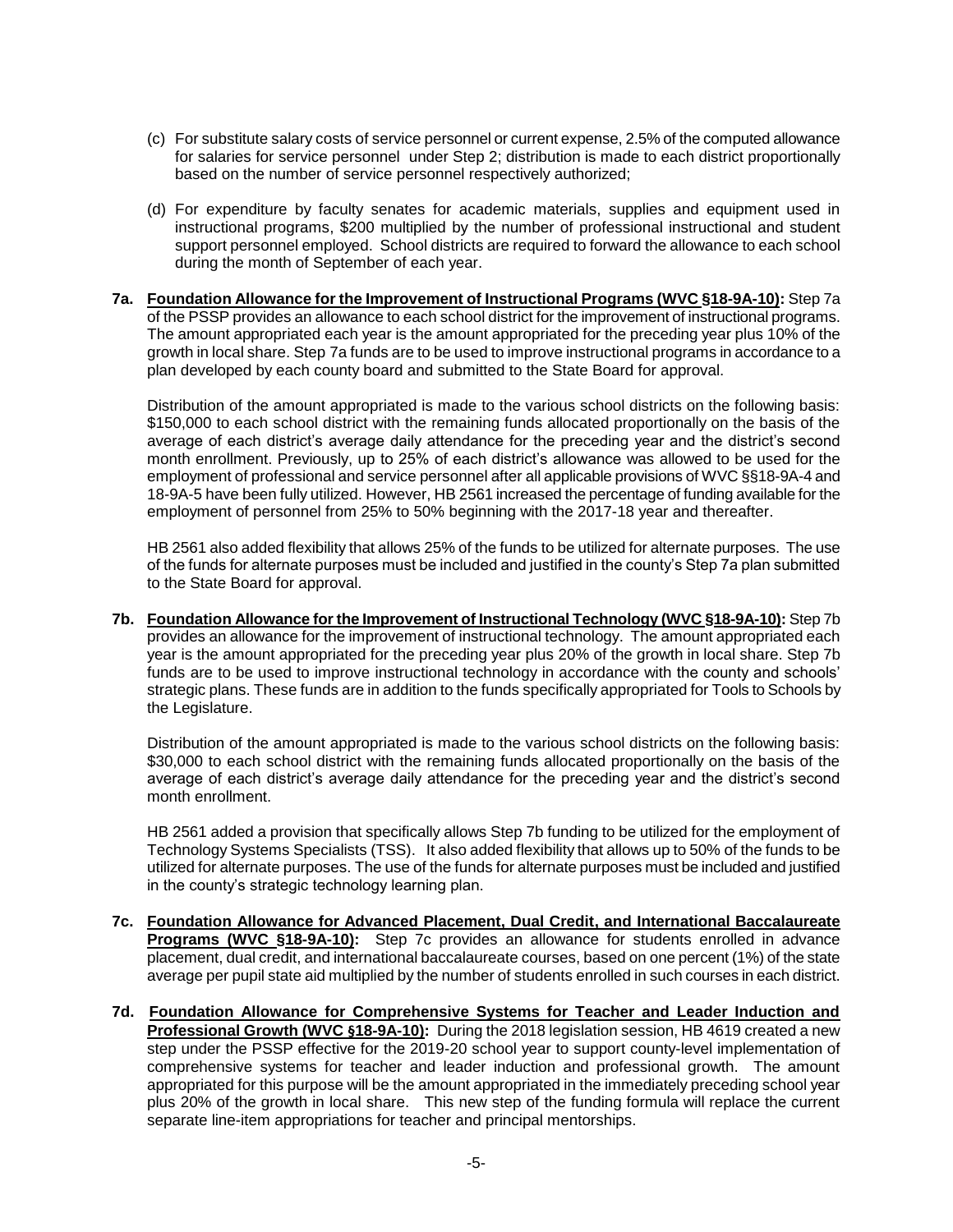The amount appropriated shall be distributed to the counties in a manner established by the State Board which takes into account the following factors:

- a. The number of full-time equivalent teachers employed by the county with zero years of experience
- b. The total number of full-time equivalent teachers employed by the county with one through three years of experience
- c. The number of full-time equivalent principals, assistant principals and vocational administrators employed by the county who are in their first or second year of employment as a principal, assistant principal or vocational administrator
- d. The number of full-time equivalent principals, assistant principals and vocational administrators employed by the county who are in their first year in an assignment at a school with a programmatic level in which they have not previously served as a principal, assistant principal or vocational administrator
- e. Needs identified in the strategic plans for continuous improvement of schools and school systems including those identified through the performance evaluations of professional personnel.

The legislation indicates that no county may receive an allocation that is less than the county's total 2016- 17 allocation from the Teacher Mentor and Principals Mentorship appropriations from the West Virginia Department of Education.

- **7e. Foundation Allowance for Debt Service (WVC §18-9A-10):** Step 7e (formerly Step 7d prior to the passage of HB 4619 during the 2018 legislative session) provides to the School Building Authority the amount of funds required to meet debt service requirements on revenue bonds issued by the authority prior to January 1, 1994.
- **8. Total Basic Foundation Allowance (WVC §18-9A-3):** The total basic foundation program allowance is the sum of the above seven allowances. The basic program allowance includes both the State's share and the local districts' share.
- **9. Local Share (WVC §18-9A-11):** Local share is a computation of each school district's projected regular levy property tax collections for the year. Projected excess levy tax collections are not included. Local share for the year was computed by multiplying the taxable assessed valuation of all property in the district for the current fiscal year as certified by the county assessor by 90% of the regular levy rates for the year as set by the Legislature and then deducting four percent (4%) as an allowance for discounts, exonerations, delinquencies, and reducing the amount further by the amount that is to be paid to the Assessor's Valuation Fund.

The projected levy rates used for calculating local share for the year are: For Class I property - 19.40¢ per \$100 assessed valuation; for Class II property – 38.80¢ per \$100 assessed valuation; and for classes III and IV property  $-77.60$   $\phi$  per \$100 assessed valuation.

In addition, according to WVC §11-8-6f(c), in any school district in which tax increment financing is in effect pursuant to the provisions of WVC §7-11B-1 et seq., the assessed valuation used for the local share calculation is the base assessed valuation of the property located within the project area in the year the project was initiated.

Furthermore, for the school districts that are designated as a "growth county" and have by resolution elected to participate in the Growth County School Facilities Act established by WVC §11-8-6f(d), the estimated revenues from application of the regular school board levy rate to the taxable assessed valuation of new property and improvements to property is subtracted from the local share calculation.

As discussed in the paragraphs for Step 7, ten percent (10%) of the growth in local share from the previous year is dedicated for the allowance for the improvement of instructional programs (Step 7a) and another 20% is dedicated for the improvement of instructional technology (Step 7b).

The total local share calculated for each school district is subtracted from the total basic foundation allowance to determine the State's share that is appropriated.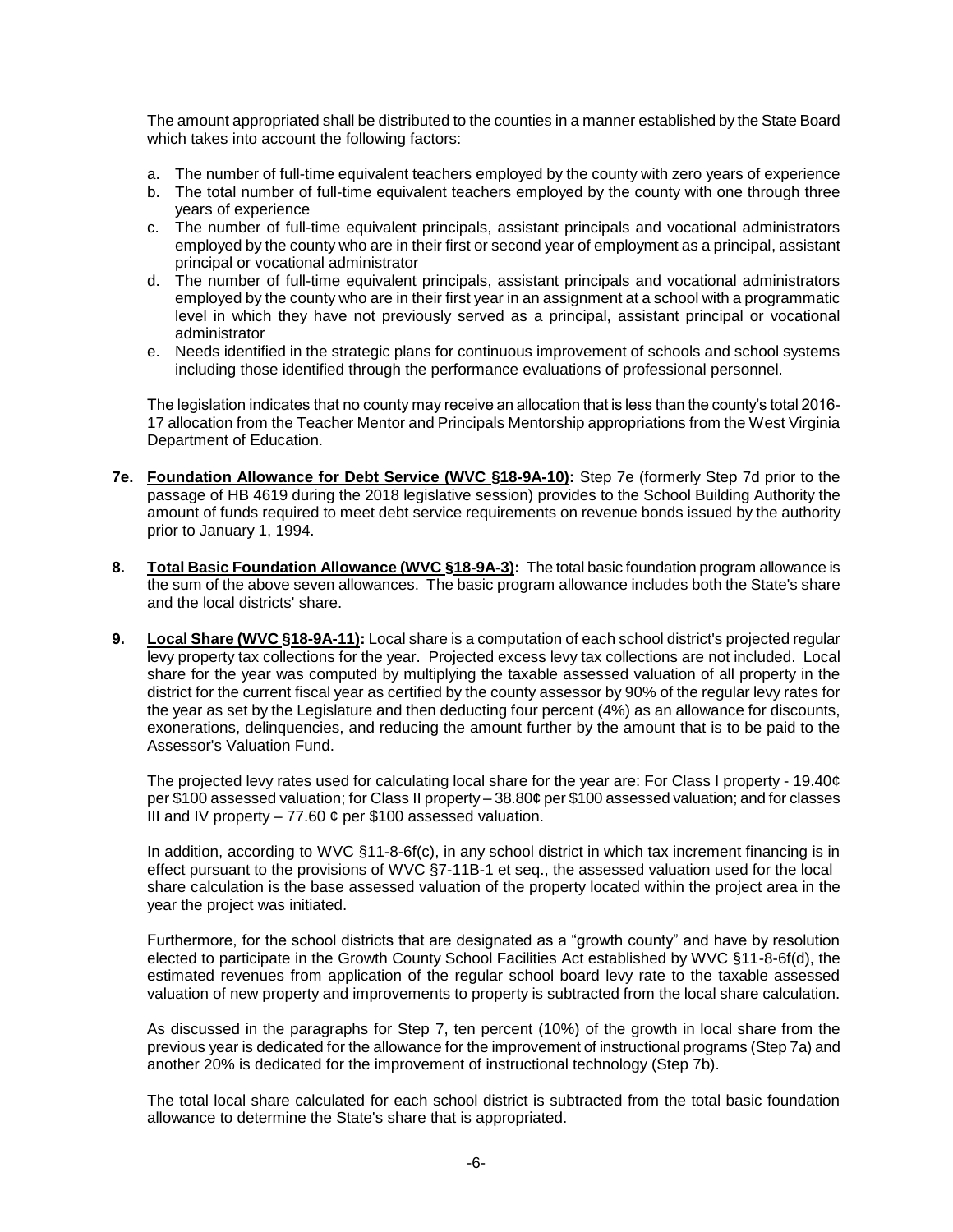**10. State Aid Allowance Allocated to each School District (WVC §18-9A-12):** The amount of the basic foundation program allowance allocated to each school district is the total of the amounts calculated in Steps 1 through 7, excluding the amounts for the School Building Authority and retirement, less the amount calculated for local share.

WVC §18-9A-12 provides that the allocation for each school district is to be adjusted in the following circumstances where the calculated local share is not reflective of local funds available to the school district, provided that funds are appropriated for this purpose:

- (1) In instances where a district is under a final court order to refund or credit property taxes paid in prior years;
- (2) In instances where a district is collecting taxes based on an assessed value which is less than that determined by the state tax commissioner in the most recent published survey or property valuation due to an error; and
- (3) In instances where a district is unable to collect property taxes from a taxpayer during the pendency of any court proceedings. Property taxes collected later upon completion of such court proceedings must be reimbursed to the State.

In addition, the amount of the basic foundation allowance allocated to each district is to be reduced by any payments or contributions received by a district in lieu of property taxes.

It should be noted that, historically, state aid has not been reduced as a result of payments received by a school district in lieu of taxes nor has any additional funding been appropriated in general for the purposes discussed above since the statute was enacted; however, funds have been appropriated by the Legislature to correct state aid allowances as the result of assessment errors on a case by case basis. However, beginning with the 2016-17 year, the state aid adjustments for payments in lieu of property taxes and the specific reasons listed above were included in the budget bill approved by the Legislature. It is anticipated that the adjustments will continue to be included in future state aid appropriations.

## **11. Other Allowances:**

**a. Allowance for County Transfers (WVC §18-9A-14):** Under the PSSP, an allowance is provided for county school districts that agree to transfer students to another school district pursuant to an agreement approved by the State Board, provided that funds are appropriated for this purpose.

The allowance for the year in which the transfer occurs is to be 100% of amount in the agreement, not to exceed the district's per pupil state aid allocation; the allowance in the first year after the transfer occurs is to be 50% of the amount in the agreement; and the allowance for the second year is to be 25%. A provision states that if professional or service personnel obtain fulltime employment pursuant to WVC §18-9A-8i, the allowance is to be reduced by an appropriate amount.

**b. Allowance for Increased Enrollment (WVC §18-9A-15):** Each school district which has an increase in net enrollment is to receive an allocation equal to the district's increase in net enrollment over the previous year multiplied by each district's average per pupil state aid. Sixty percent (60%) of the funds appropriated for this purpose are to be distributed by September 1<sup>st</sup> of the year in which the enrollment increase occurs and the balance is to be distributed by December 31 of that year. If the funds appropriated for this purpose are not sufficient to provide full funding, each district's allocation is to be reduced proportionally and a supplemental appropriation is to be requested.

In addition, to help offset the budgetary impact of extraordinary and sustained increases in net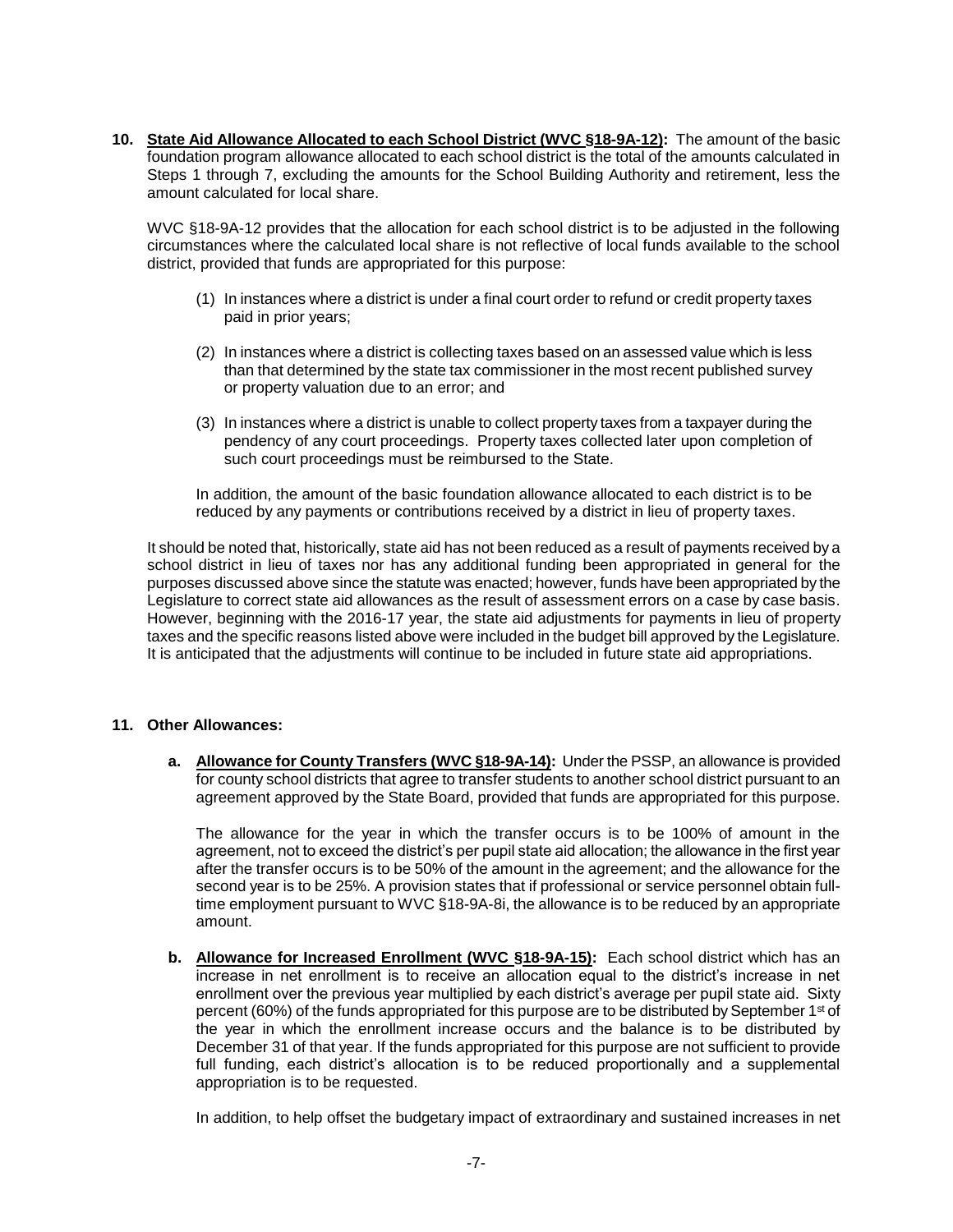enrollment in a county whose most recent three-year average growth in second month net enrollment is 2% or more, the county boards are to receive one-fourth of the state average per pupil state aid multiplied by the increase in the county's second month net enrollment in the latest year.

- **c. Allowance for Alternative Education Programs (WVC §18-9A-21):** The allowance for alternative education programs in the PSSP is \$18 per net enrollment student. The total funds are distributed proportionally to each district on the basis of net enrollment.
- **d. Allowance for Limited English Proficiency Programs (WVC §18-9A-22):** The PSSP includes a provision that provides supplemental funding for programs for Limited English Proficient students where the cost of the program in a particular district exceeds the district's capacity to provide the program with the funds that the district has available. The statute does not require any specific amount of funding to be appropriated, but any funds so appropriated in any year must be distributed to the various districts in a manner that takes into account the varying proficiency levels of the students and the capacity of the district to deliver the needed programs. Districts are required to apply for the funds that are available in accordance with the provisions contained in State Board policy.
- **e. Allowance for the Public Employees Insurance Fund (WVC §§5-16-18 and 18-9A-24):** The PSSP provides an allowance for the Public Employees Insurance Fund. The total allowance is based on an average premium rate for all school district employees, as established by the PEIA Finance Board, multiplied by the number of personnel allowed for funding under the Public School Support Program. The average premium rate includes a proportionate share of the retirees' subsidy established by the finance board and the difference, if any, between the previous year's actual premium costs and the previous year's appropriation, if the actual costs were greater than the appropriation.

The estimated average premium rate used for the 2018-19 year was \$628.58 per month after consideration of an average 1.6% employer premium increase.

# **12. Allowance for the Education of Exceptional Children (WVC §18-20-5):**

Although not a part of the Public School Support Program, a provision is included in WVC §18-20-5 that requires the State to make an appropriation to the Department of Education to be distributed to the county boards in accordance with State Board Policy to support children with high acuity needs that exceed the capacity of the school district to provide with available funds. Each county board is required to apply to the State Superintendent for receipt of this funding in a manner set forth by the State Superintendent that assesses and takes into account varying acuity levels of the exceptional students.